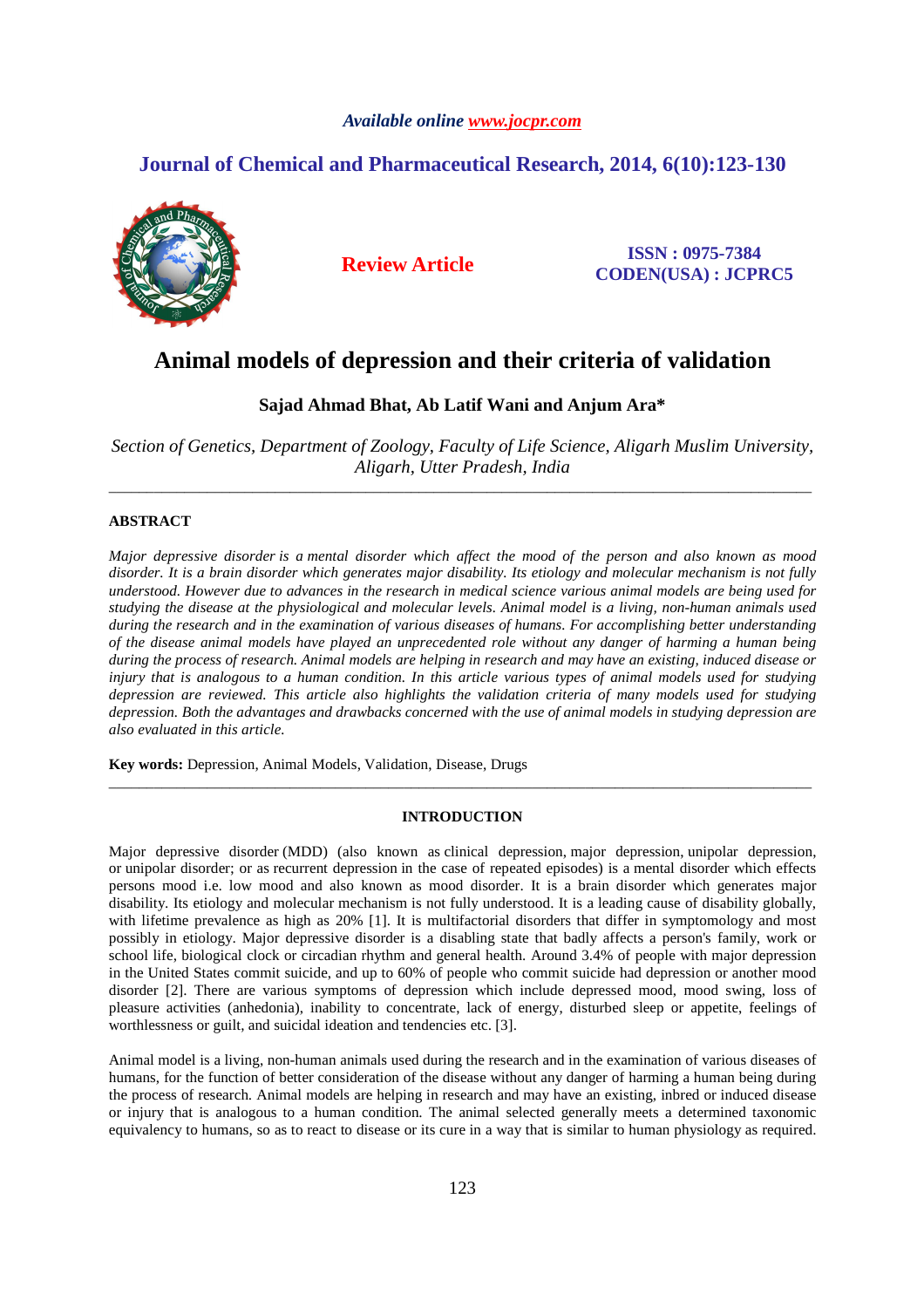The use of animal models permit researchers and other workers to study disease states in a ways which would be difficult to get to in a human patient, using trials on the non-human animal that involve a level of harm which has some ethical issues.

*\_\_\_\_\_\_\_\_\_\_\_\_\_\_\_\_\_\_\_\_\_\_\_\_\_\_\_\_\_\_\_\_\_\_\_\_\_\_\_\_\_\_\_\_\_\_\_\_\_\_\_\_\_\_\_\_\_\_\_\_\_\_\_\_\_\_\_\_\_\_\_\_\_\_\_\_\_\_*

There are several drugs, treatments available in market for human diseases which have been produced from time to time with the use of animal models.

#### **ANIMAL MODELS**

There are three major kinds of animal models used for to study the mental illness especially depression. Homologous, Isomorphic and predictive models.

**Homologous models**: It has identical causes, symptoms and treatment alternatives as would humans who have the same disease.

**Isomorphic models** It contributes to the same symptoms and treatments, only.

**Predictive models:** These are analogous to a particular human disease. Still, these are constructive in separating and making predictions about mechanisms of an onset of disease characteristics. When animals firmly exhibit only the treatment characteristics of a disease. This procedure is usually helpful when researchers do not know the origin and exact causes of a disease**.** 

Animal models of depression have a function to replicate some known aspects of depression in preferred animal species (e.g. rodents). On this basis they can be used as an instrument for examining aspects of the neurobiology and pathophysiology of depression. They can be used as experimental models for studying the mechanism of action of antidepressant drugs and as screening tests for revealing antidepressant activity. Antidepressant drugs have slight or no function in healthy individuals. The number of validated animal models for affective disorders is great and still emerging.

Animal models offer a strong methodology for examining the disease problems and enlarge some therapies. Homologous models are very uncommon in the field of neuroscience. There are some isomorphic models which are more universal, but they show analogous symptoms. Animal models have got two main uses in the field of neuroscience research, first is the development and testing of theory about neurological and Neuropsychiatric disorders and second is the improvement of drugs and relevant therapies [4]. It has been demonstrated that these two currently available models do not meet these two requirements. Animal models provide explanations for two main symptoms of depression, one is depressed and other is loss of attention or pleasure which is also known as anhedonia. There are some symptoms in animals which can be simply modeled, for example alteration in body weight, psychomotor mental retardation and anhedonia, while as other cannot. Thus one of the most essential disadvantages of animal models of depressions comes from the unfeasibility to translate into verbal behavior of animal symptoms, suicidal ideation and tendencies feeling of guilt, or worthlessness lack of concentration and appetite, mood swing, disturbed sleep etc. Hence animal models can only generate some characteristics of depression. [4,6-8]. A perfect animal model recommends chances to know genetic, molecular and epigenetic factors that may lead to depression. Therefore, by using animal models, the basic molecular modifications and the fundamental association between genetic or environmental variations and depression can be studied, which would meet the expense of a better future into pathology of depression. Besides, animal models of depression are very important for discovery of innovative therapies for major depressive disorder.

Another demerit of offered animal models for depression lies in the fact that they make use of normal mice, while on the other hand, depression most likely needs a genetic susceptibility in most cases.

A major idea in depression research is lack of validated animal models in animal models. Many core symptoms of depression e.g. depressed mood, feelings of worthlessness, and suicidality cannot be easily considered in laboratory animals. Also, the lack of known depression susceptibility genes means that genetic causes of depression cannot be simulated in animals. As a result all the available models of depression rely on one of two fundamentals: action of known antidepressants or responses to stress [9-12]. Force swim test has been very useful at expecting the efficacy of antidepressant action and responses to stress.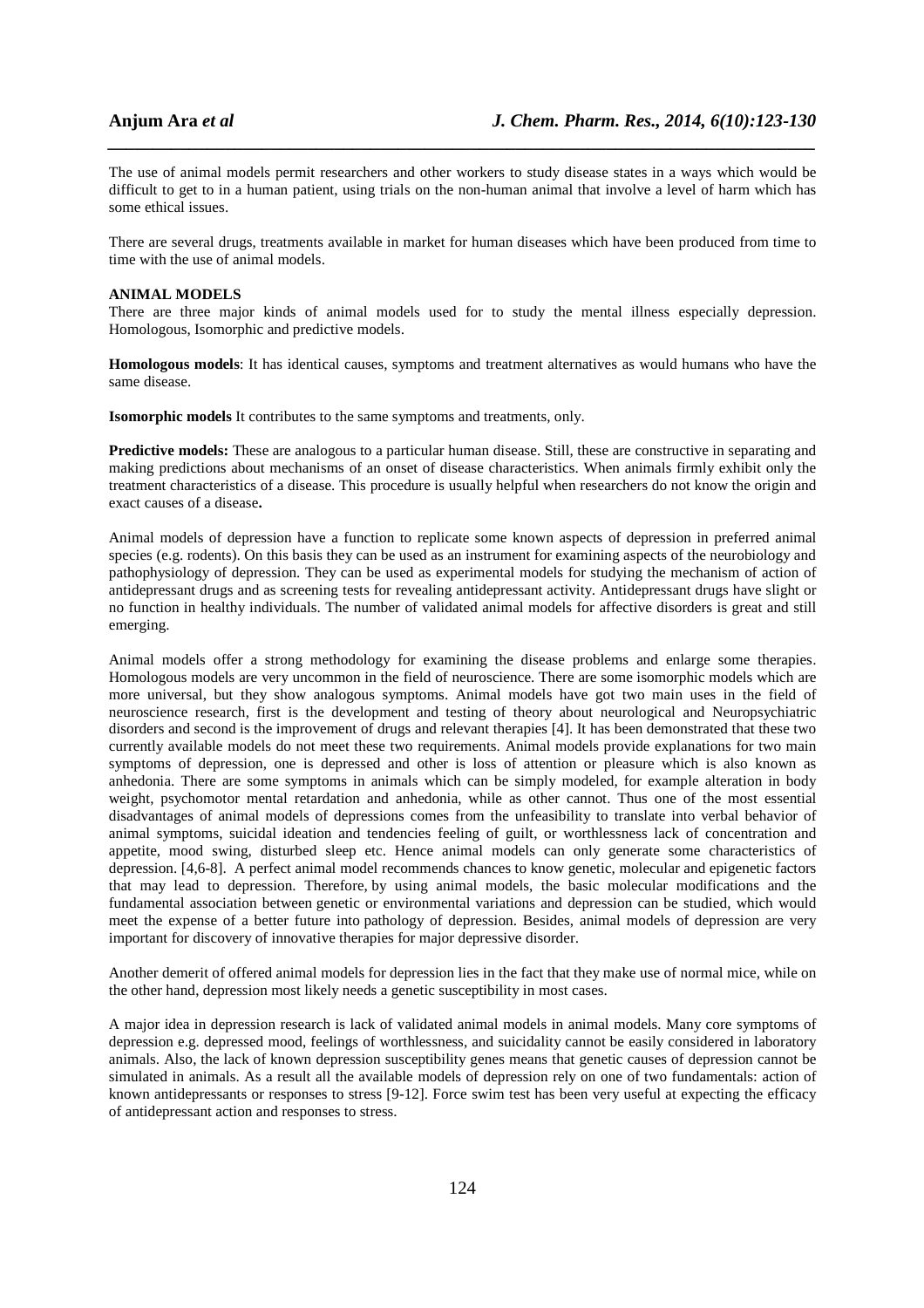Validity are the main criteria for right to use animal models .Validation criteria are the essential values that are applicable to the evaluation of any animal model and are distinct by many ways. The problem in all animal models, and especially models for psychiatric conditions which are in part distinct through subjective experience, is to describe clear criteria that allow stating the validity of the model. McKinney and Bunney 1969 proposed some of the least requirements more than 25 years ago [13]. These should be considered for choosing and selecting for an animal model of depression, such requirements are as follows.

*\_\_\_\_\_\_\_\_\_\_\_\_\_\_\_\_\_\_\_\_\_\_\_\_\_\_\_\_\_\_\_\_\_\_\_\_\_\_\_\_\_\_\_\_\_\_\_\_\_\_\_\_\_\_\_\_\_\_\_\_\_\_\_\_\_\_\_\_\_\_\_\_\_\_\_\_\_\_*

**(A)** there is a 'logical analogy' to the human disorder in its expression or symptomatology (B) there is a behavioral modification that can be revealed objectively ( c) the behavioral modifications observed should be reversed by the same treatment that are effective in humans and (D) the model should be reproducible between investigators. A major problem in depression research is the shortage of validated models. Many of the symptoms of depression (e.g. depressed mood, feelings of worthlessness, suicidality) cannot easily be measured in laboratory animals.

**Flow chart of tests used in studying depression in various Animals Models** 

| Validity types                                                               |
|------------------------------------------------------------------------------|
| $\triangleright$ Face validity                                               |
| $\triangleright$ Construct Validity                                          |
| $\triangleright$ Predictive Validity                                         |
| Various models in depression research                                        |
| 1) Acute stress : The learned helplessness model                             |
| 2) Genetic model                                                             |
| The genetic model involves three processes                                   |
| $\triangleright$ HPA Transgenic (HPA stands for hypothalamic pituitary axis) |
| $>$ 5-HT Transporter knockout (5-HT stands for seroton in transporter)       |
| $\triangleright$ Tachykinin receptor knockout                                |
| Free Swim Test (FST)                                                         |
| Tail suspension test (TST)                                                   |
| Olfactory Bulbectomy (OB)                                                    |
| Fear conditioning                                                            |
| Neonatal clomipramine administration                                         |
| Selective breeding                                                           |
| Stress model (Three types of stress model)                                   |
| $\triangleright$ Chronic mild stress                                         |
| $\triangleright$ Social stress                                               |
| $\triangleright$ Early life stress                                           |

## **VALIDITY OF ANIMAL MODELS**

Willner [6] refined McKinney and Bunney criteria [13] and proposed many types of validity: face validity, construct validity and predictive validity.

**(A) FACE VALIDITY**: Face validity is a type of validity which is defined as the resemblance between the behaviors modeled in the animal and the symptoms of depression. A model which parallels numerous symptoms of human depression is considered important. It is well known that animal models should contribute to phenomenological resemblances isomorphism with the human pathology to be modeled. In other words we can say that it is phenomenological similarities between the behavior shown by the animal model and the particulars symptoms of the human condition [14].The face validity of animal model of depression is a determination of the models capability to replicate core symptoms of the disease [5].

In using the face validity of animal models of depression, anhedonia which is a loss of pleasure activity as a result assumes an important position. Anhedonia is also a most important symptom of psychosis. In case of animal models drug promote reversal of anhedonia, while greatly encouraging, should be considered in relation to DSM-IV criteria for both depressive illness and schizophrenia.

Depression patient on average needs chronic drug treatment so far pharmacotherapy is concerned; the validity of animal models is called into question by an acute response to tricycle antidepressant treatment. Chronic treatment effects may be linked with drug adaptive changes in neurotransmitter receptor intervene symptoms, rather than amplified drug level in plasma. Thus in comparison to chronic treatment effects, an acute response in an animal model may be opposite; orthogonal (it is a sensory map in the brain which has superimposed stimulus coding (for instance place and quality), due to its side effects, like sedation which means the process of decreasing irritability.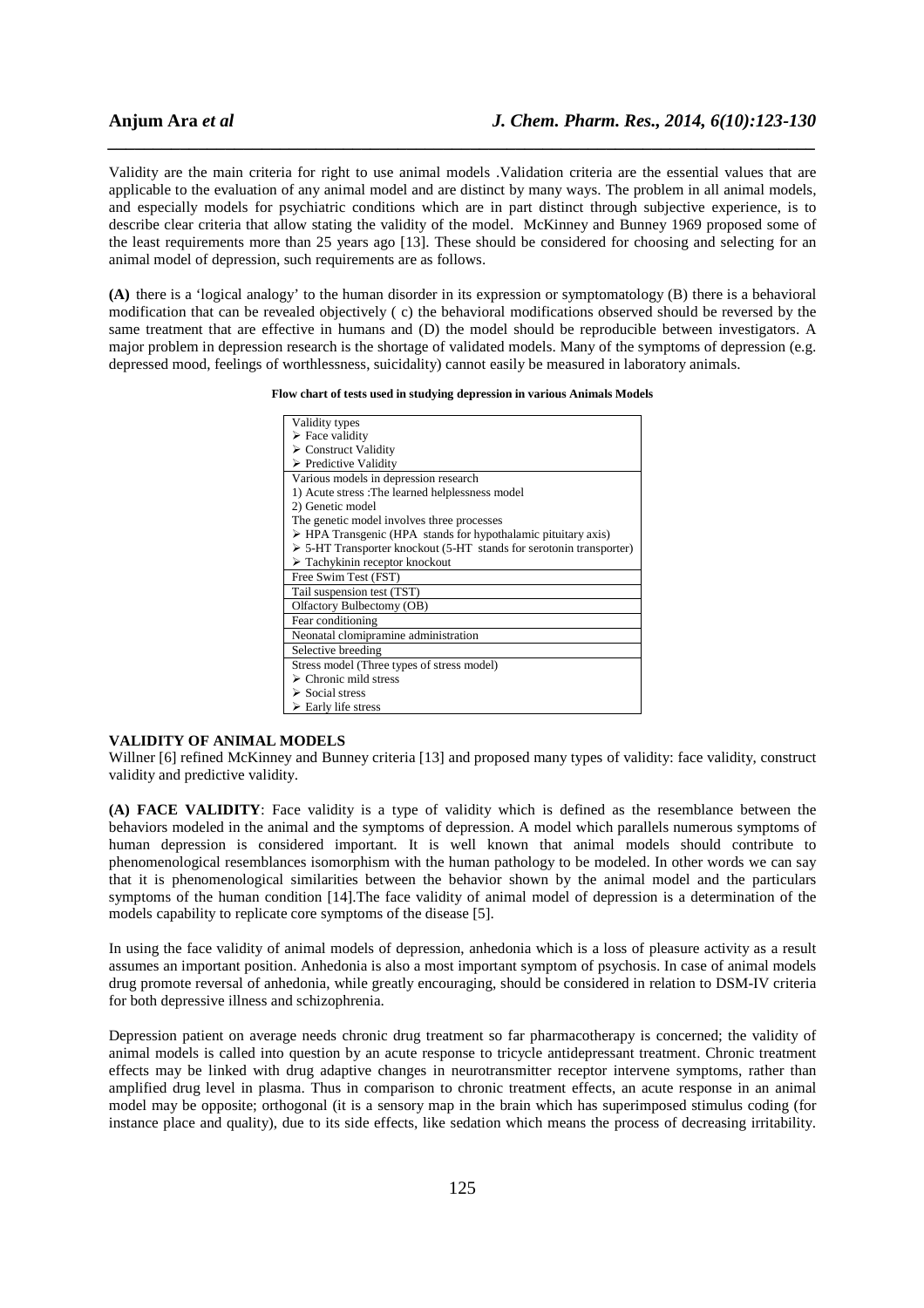Apart from, how it responds, to acute antidepressant treatment, to be valid an animal model if depression must respond to chronic treatment. This test has been generally used to animal models of depression but in general, those models to which the test has been applied have passed it, though tolerance to antidepressant effects has been observed in some behavioral models.

*\_\_\_\_\_\_\_\_\_\_\_\_\_\_\_\_\_\_\_\_\_\_\_\_\_\_\_\_\_\_\_\_\_\_\_\_\_\_\_\_\_\_\_\_\_\_\_\_\_\_\_\_\_\_\_\_\_\_\_\_\_\_\_\_\_\_\_\_\_\_\_\_\_\_\_\_\_\_*

**(B) CONSTRUCT VALIDITY**: This type of validity is wholly based on analogous theoretical rationale (homology) So far the pathology in animals and humans are concerned. A perfect model would need to be analogous to the disorder it models so far its etiology, biochemistry, symptomatology, and treatment are concerned. The construct validity has been declared as the most vital criteria to label a good animal model [15].

Measurement of this type of validity requires a comparison of the casual pathology of the disease state and the cellular and neurochemical mechanisms underlying the model. There is a dearth in literature about biochemical markers or neurochemical anomalies related with depression that can be used to give a standard against which to validate animal models [5]. Besides there is diversity of psychological factors used in the etiology of depression, bad childhood experiences, difficult life events, some personality traits. Akiskal [16] declared that there are some biological factors like genetic influences and a diversity of physical illness and medications which should be also considered. The best parts of animal models of depression are dependent on response to stressors, but there is a wide array of animal models modeling other kinds of factors in the etiology of depression. Some confronts have made to use the theoretical rationale of animal models and are limited by this lack of theoretical structure at the clinical level; a number of general ideas are possible. Whereas, measurement of theoretical rationale of animal models of depression is restricted by paucity, of theory, construct validity can be studied at the level of constructs – that is whether the behavioral facts are correctly explained. This approach is best understood by good experimental analysis of whether learned helplessness model is a precise and exact term to enlighten the damage of escape learning that follow exposure to unavoidable electric shock.

# **(C) PREDICTIVE VALIDITY**

This type of validity is based on the capacity to expect drugs or successful treatment in animal models to be strong in human .The predictive validity of animal models of depression is decided exclusively by their response to different antidepressant drugs. A suitable test should be responsive and precise. It should respond to valuable treatment of antidepressant plus electroconvulsive shock (ECS), and should be unsuccessful to respond to unsuccessful agent.

A model with superior predictive validity should therefore make best use of recognition of both true positives and true negatives, but must reduce identification of false positives and false negatives. Besides, positive responses ought to occur at behaviorally fixed doses (i.e., those which do not usually interrupt behavior nor bring motor injury) that are within or close to the clinical range, and should be certain within a range of morphologically dissimilar compounds. It has been observed that no animal model has a 100% prediction rate, while as some multifaceted experimental paradigms have approached this level of predictive capability.

There are some phases of the difficulties, lies not so much with the preclinical model but with a number of older areas in the clinical literature where it is not known whether few drugs contain antidepressant activity or not. It is usually approved that the most efficient treatment for depressive disorders is electroconvulsive therapy (ECT) which is the most important and advanced therapy for the treatment of neuropsychiatric disorders especially major depressive disorder what we call depression. A stimulation of electric current is passed through brain which is able to control the process of neurotransmission in turn control neurotransmitter which is known as ECT. An appropriate starting point to check out the validity of an animal model must then able to show a positive response to recurring electroconvulsive seizure (ECS). Letdown to respond properly to ECS would sternly question the predictive validity of the animal model of depression research.

There are various models used in depression research, which are in detail given below.

**(1) Acute – stress**: **The learned helplessness model**: This model can be explained as in which animal is exposed to unpreventable footshock takes a longer time to escape or fail to get away wholly, when subsequently exposed to escapable foot shock antidepressants acutely decrease escape latency and failures. It is totally based on the observations that animal exposed to excess amount of stress generally electric shocks are damaged in learning to escape shock, an effect that is not observed in animals exposed to equal or really identical, pattern of uncontrollable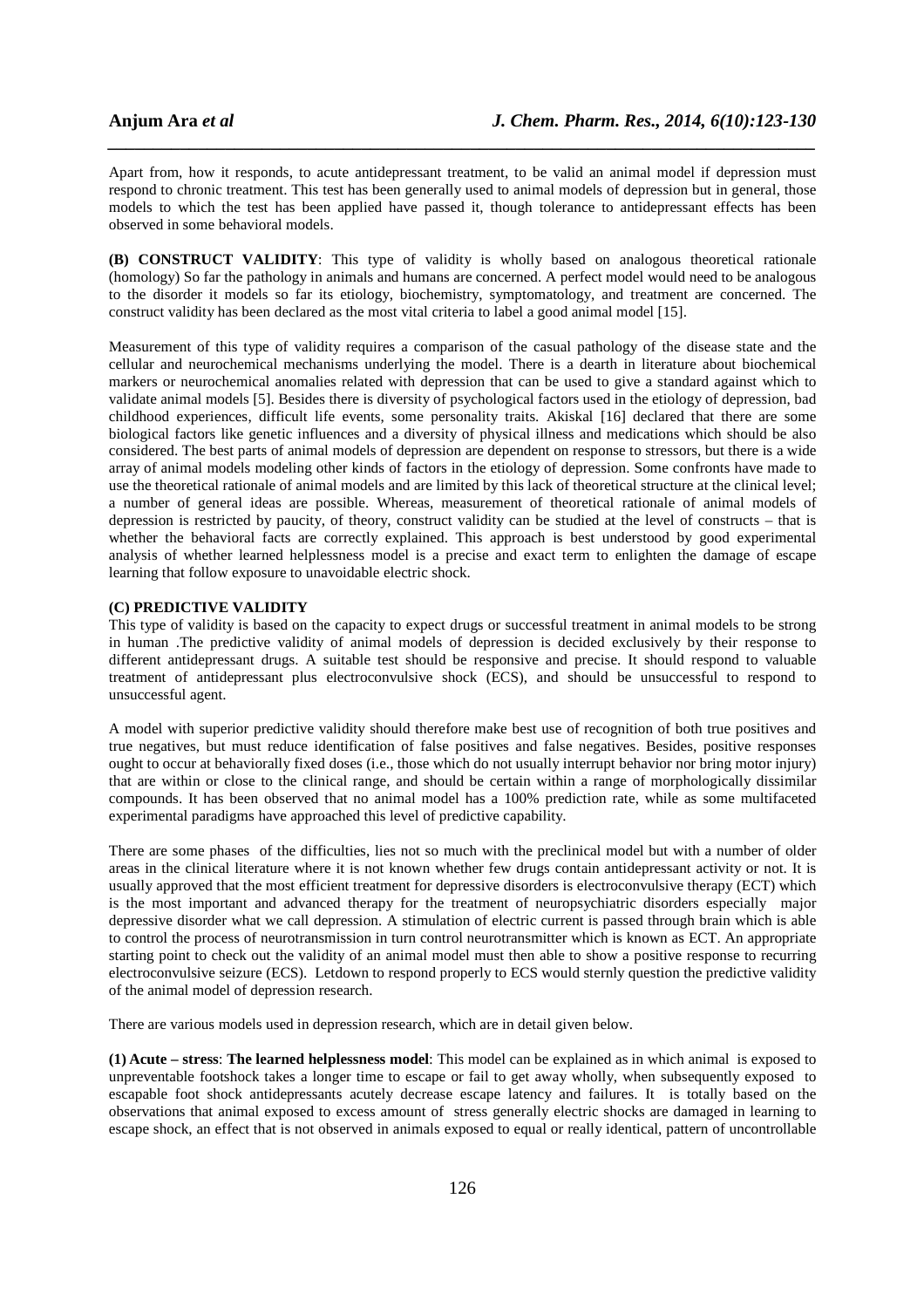shock. The self-protective effect of control seems to result from lower levels of fear, which raises important questions about the relationship between depression and anxiety. It has been studied by Seligmen that exposure to uncontroballe stress gives the basis, in animals as in people, for learning that stress is hard to control (helplessness).The leaned helplessness test can be seen as analogous to the forced swim test and tail suspension tests, while the previous involves a series of stresses and antidepressant treatments, even though only over a few hours or days.

*\_\_\_\_\_\_\_\_\_\_\_\_\_\_\_\_\_\_\_\_\_\_\_\_\_\_\_\_\_\_\_\_\_\_\_\_\_\_\_\_\_\_\_\_\_\_\_\_\_\_\_\_\_\_\_\_\_\_\_\_\_\_\_\_\_\_\_\_\_\_\_\_\_\_\_\_\_\_*

The main fault of all the tests is that they involve short term stress applied to normal rodents which is very different from human depression in which a primary genetic inclination combines with stochastic and chronic environmental exposures to create long lasting behavioral pathology. In the same way, the capabilities of antidepressants to generate a rapid response after single doses in these tests make a distinction considerably with the well predictable need to use antidepressants chronically (weeks-months) to get a clinical response in humans. It also remains puzzling whether these tests are susceptible to non-monoaminergic mechanisms of antidepressant action. Still these weaknesses, the forced swim, tail suspension, and learned helplessness tests are used, all too often without remark, to disagree that a genetic mutation or other experimental treatment has generated a depression- or antidepressant-like effect in rodent animals.

 **(2) Genetic models:** There are large number of genetic models has been recently proposed from time to time for their possible meaning to depression. While their success is yet limited. The genetic model involves three processes. **(A)** HPA transgenic.

(**B)** 5HT Transporter knockout.

(**C)** Tachykinin receptor knockout.

# **(A) HPA Transgenic** (**Hypothalamic pituitary axis)**

The discharge of CRH corticotrophin releasing hormone from the par-ventricular nucleus of the hypothalamus is run by a glucorticoid receptor- mediated inhibitory feedback.

Finally, a number of a pattern or model has disturbed an animal's glucocorticoid homeostasis, based on the HPA axis derangement. In some models, animals are treated persistently with glucocorticoid. In others, genetic mutant mice express irregular levels of glucocorticoid receptors in brain to stop the normal feedback inhibition that occurs. These models reveal that anhedonia that is reversible with action of antidepressants treatment. On the other hand, anomalies in the HPA axis are extremely unpredictable in human depression, which means that, by means of HPA axis defect to disagree for construct or face validity should clearly shield these choices and perfectly depend on superfluous validators.

### **(B) 5HT Transporter knockout**

The serotonin reuptake transporter 5-HT is very important in the inactivation and management of seroternergic neurotransmission and obstruction of serotonin transporter is the main target of tricyclic antidepressants (TCA), selective serotonin reuptake inhibitor (SSRI), selective nor -epinephrine reuptake inhibitor (SNRI) drugs. The seroternergic transporter, while not a model of depression, may give hope to the adaptive mechanisms related with the everlasting lack of serotonin reuptake. There are some new studies proposed that 5-HTT knock-out mice shows provincial differences from wild type mice in terms of 5-HT1A receptor protein and mRNA expression which is well-known to be strongly condensed in dorsal raphe, hypothalamus, amygdale, and septum, but improved in hippocampus that are related with decreased functional sensitivity to the hypothalamic effects of the 5-HT1Areceptor agonist 8-Hydroxy-2- (di-n-propylamino) tetraline (8-OH-DPAT).In the same way, 5-HT2A- receptor density is also decreased in 5-HT1 knockout mice .Keenly, the negative reaction of the 5-HT1A auto receptor in 5- HTT knockout mice is further enhanced by experiencing to stressful conditions.

### **(C) Tachykinin receptor knockout:**

The NK1 receptor is expressed in brain regions linked with the control and management of depressive illness, stress, anxiety. Mostly, antagonists at the NK1 receptor have been determined as a powerful antidepressant drug with an original mode of action. The NK1- receptor knockout mice is not an animal model of depression. To some extent, these mice show signs of behavioral changes analogous to those shown by antidepressants in normal mice, including less immobility in the forced swim test and tail suspension test. NK1- receptor knockout mice also demonstrated a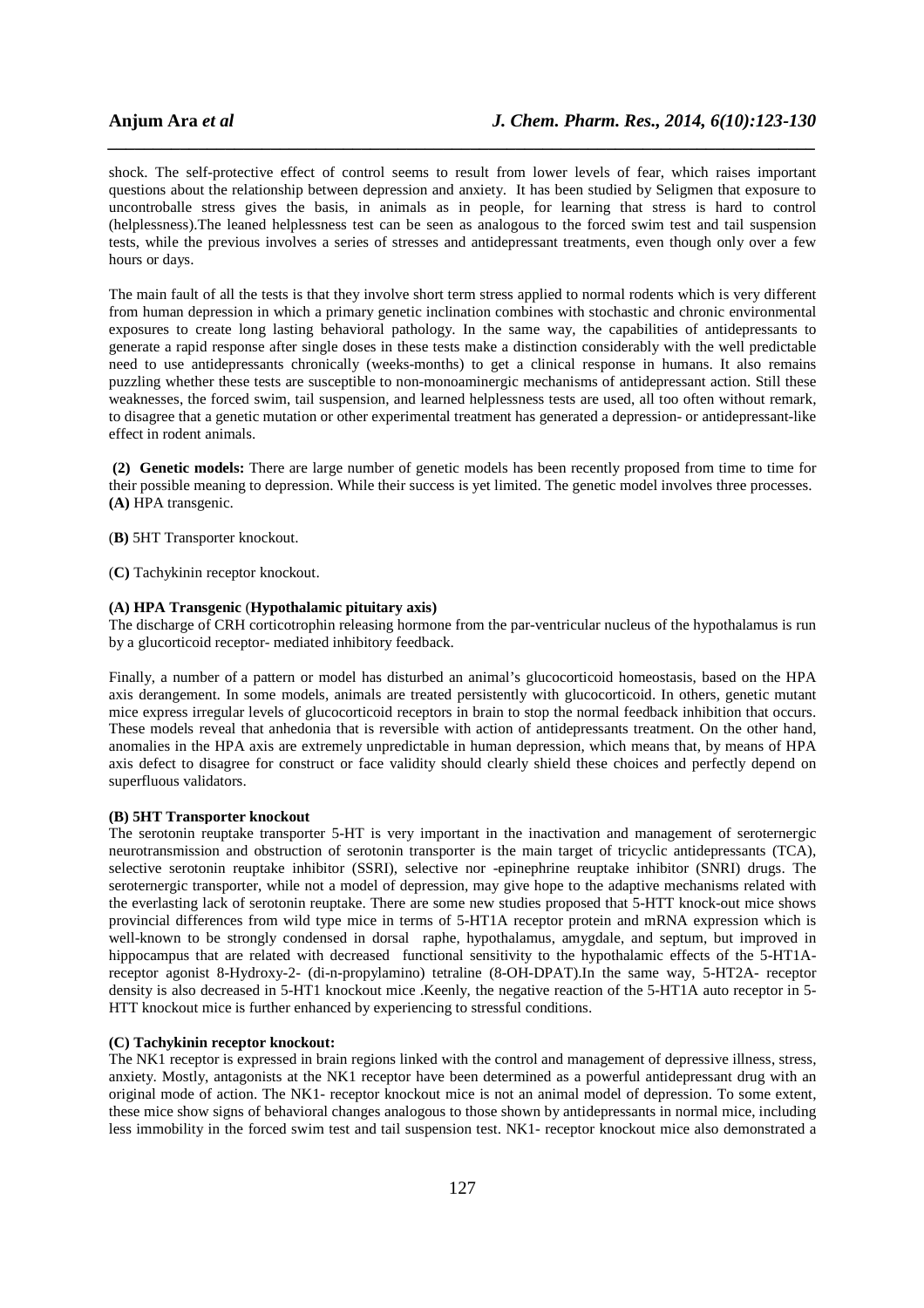loss of satisfying assets of morphine, in concert with decreased physical response to opiate withdrawal, but their response to cocaine is unaffected, signifying that this may reproduce a more meticulous interaction with opid system, relatively than a general effect on brain mechanisms.

*\_\_\_\_\_\_\_\_\_\_\_\_\_\_\_\_\_\_\_\_\_\_\_\_\_\_\_\_\_\_\_\_\_\_\_\_\_\_\_\_\_\_\_\_\_\_\_\_\_\_\_\_\_\_\_\_\_\_\_\_\_\_\_\_\_\_\_\_\_\_\_\_\_\_\_\_\_\_*

**(3) Force swim test (FST).** The forced swim test initiated firstly by Porsolt et al. [17] and is most often used and also known as Porsolt test. This test involves putting a rat or a mouse in a tall cylinder of water from which it cannot run away, so that it must swim or float to stay alive. It is a behavioral test in which antidepressants extremely increase the time an animal struggles in a chamber of water; deficiency of struggling thought which correspond to a state of depression. This is despair based.

**(4) Tail suspension test**: **(TST)** This was given by Cryan et al. [18] and is recommended to have larger sensitivity. Treatment of antidepressants raises the time of animals spend in active behaviors'. The tail suspension test is the second most generally used test for depression, is theoretically analogous to the FST. This test is most frequently used in mice, because it is very not easy to apply in rats. It is a behavioral test in which antidepressants extremely raises the time an animal struggles when suspended by tail, deficiency of struggling thought which signify a situation of depression. So this also despair based.

**(5) Olfactory bulbectomy (OB)**: This is a behavioral test in which surgical lesions or chemicals of the olfactory bulb cause behavioral modifications, some of which can be reversed by the treatments of antidepressants.

**(6) Fear conditioning:** Animal show fear like responses when exposed to previously neutral cues e.g. tone that has been linked with an aversive stimulus e.g. shock.

**(7) Neonatal clomipramine administration:** When exposed to neonatal clomipramine, adult animals show a many symptoms analogous to depression, including decreased reward seeking, aggressiveness and sexual behavior. By the application of antidepressants which can reverse behaviours [19].

**(8) Selective breeding:** This model concentrates on individual differences in vulnerability to depression or depression-like behavior.

There are some genetic factors and in addition to it, numerous studies have implicated environmental modifications together with stressful life events with the development of affective disorders [20,21]. In experience to stress or to traumatic life events which has a powerful impact on the appearance of depression, signifying a damage of proper stress-coping approaches in depressed patients [22,23]. So, depression is also considered as a stress-related disorder, and, as a result, several of the animal models of depression are based on the exposure to different types of acute or chronic stressors. On the other hand, till to date small agreement exists on the meaning of stress. There are many studies which interpret the existence of a stress response, manifest in an abrupt boost of corticosterone, as a sign of stress exposure. Likewise, appetitive and rewarding situations for instance sexual behavior and pleasing a social interaction bring out HPA axis responses that are analogous in magnitude as extremely aversive situations like social defeat [24]. It should be noted that the physiological response does not essentially implies a state of stress. Koolhaas and other researchers satisfied on the opinion that stress should be measured as a cognitive sensitivity of uncontrollability and/or uncertainty that is expressed in a physiological and behavioral response. Therefore, an unpredictable situation should be characterized by the absence of a defensive response, but unmanageable can be explained as a decreased recovery of the neuroendocrine reaction [24] In that feature the most important models which are known as stress models and are of three types

#### **Stress model (Three types of stress model)**

**(a) Chronic mild stress**

- **(b) Social stress**
- **(c) Early life stress**

**(a) Chronic mild stress**: Animal exposed repetitively to some unpredictable stresses cold, disruption of light dark cycle footshock resistant etc. showed decrease sucrose preference and sexual behavior; still these endpoints have been complex to duplicate, mainly mice. While chronic stress has been implicated in the commencement of psychiatric disorders, it should be kept in mind that not all individuals exposed to rigorous stress will progress to disease. In that sense, it is also pretty doubtful that a lone genetic variant which is wholly responsible for a specific disorder. Hence, it is of great need to know the cause of individual differences and the consequences of difference in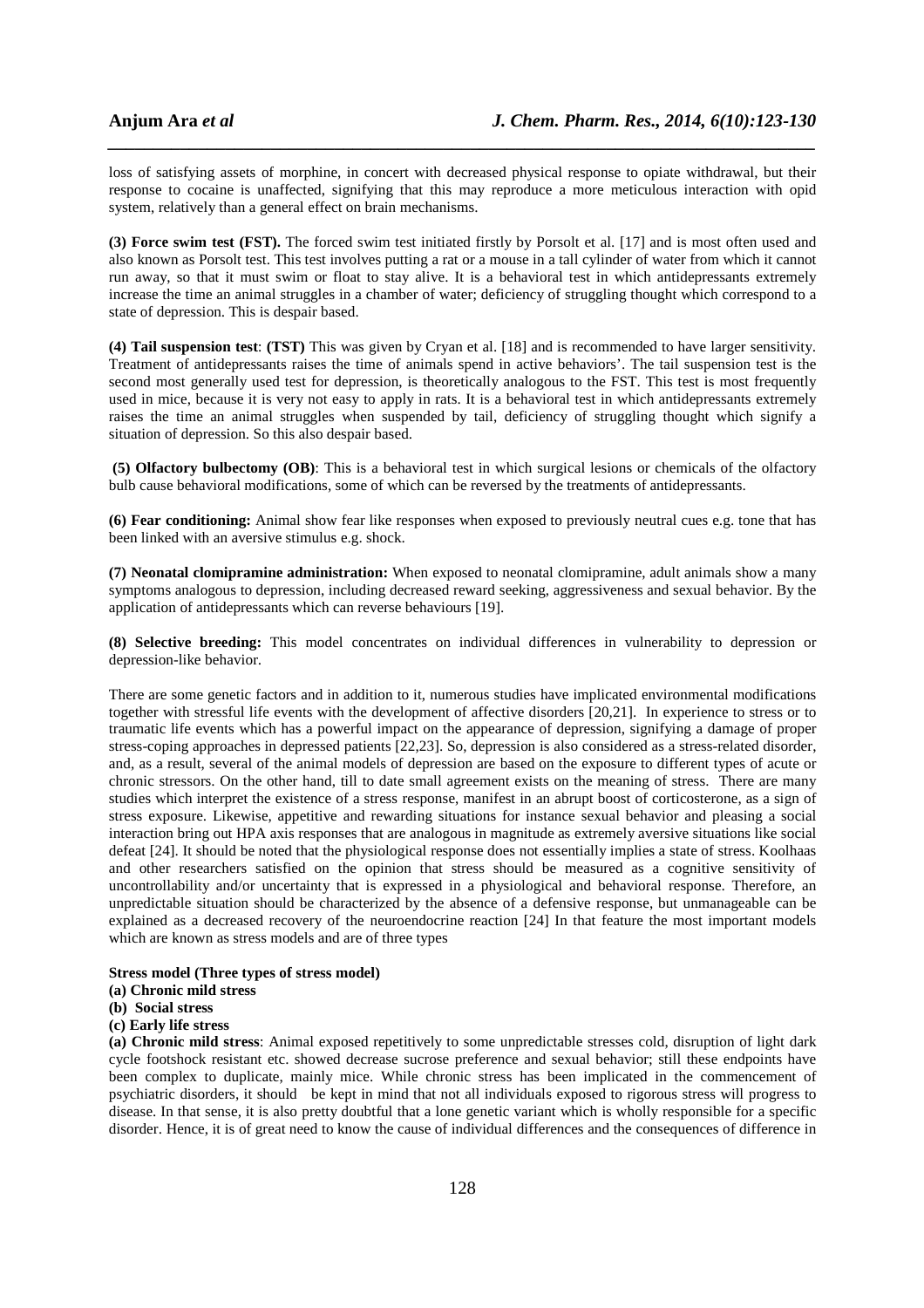susceptibility, with respect to disease development. It is ampiclear that most important efforts should be directed towards the amalgamation of genetic changes and environmental variations in the same subject. Such prompt of gene-environment interactions is more possibly to reveal the pathophysiological mechanisms of depression. There are many studies which have already valuable this notion by subjecting transgenic lines to chronic social stress trials [25]. These studies give further proof that disease-linked genetic alterations do not have to be pathological/beneficial under normal conditions, but in amalgamation with chronic stress can either cause susceptibility or resilience towards the progression of depression-like phenotypes.

*\_\_\_\_\_\_\_\_\_\_\_\_\_\_\_\_\_\_\_\_\_\_\_\_\_\_\_\_\_\_\_\_\_\_\_\_\_\_\_\_\_\_\_\_\_\_\_\_\_\_\_\_\_\_\_\_\_\_\_\_\_\_\_\_\_\_\_\_\_\_\_\_\_\_\_\_\_\_*

**(b) Social stress**: This is a behavioral test in which animal is exposed to diverse type of social stress proximity to dominant males, shows behavior anomalies while on the other hand, such abnormalities have been complicated to replicate predominantly mice.

**(c) Early life stress:** This is a test in which animals detached from their mothers at a young age show some continuous behavioral and HPA axis anomaly as adults, some of which can be reversed by the treatment of antidepressants or antipsychotics. This includes maternal deprivation. The maternal deprivation model is the most commonly accepted early life stress model.

## **CONCLUSION**

Although there are many animal models of depression, together with some that have predictive, face, and construct validity within the same model. There are many limitations which restrict their utility. It is noteworthy that all animal models of depression have added to a better understanding of the neurobiology of the depression, and recommend new pharmacological targets for treatment. However, the progress of a model that represents most symptoms of depression and meet all criteria for animal model validity should be given priority.

### **REFERENCES**

[1] RC Kessler; WT Chiu; O Demler; EE Walters. *Arch Gen Psychiatry*., **2005**, 62(6), 617- 627.

[2] DH Barlow; and VM Durand. *Abnormal psychology: An integrative approach (5th ed.)*. Belmont, CA, USA: Thomson Wadsworth. ISBN 0-534-63356-0, **2005**

[3] American Psychiatric Association. Diagnostic and Statistical Manual of Mental Disorders. 5Th ed. Washington, DC. **2013**

[4] MA Geyer; A Markou. (**2002**) The role of preclinical models in the development of psychotropic drugs. In: Davis KL, Coyle JT, Nemeroff C, editors. Psychopharmacology: the Fifth Generation of Progress. Philadelphia: Lipincott, Williams and Wilkins. **2002** pp. 445–455.

[5] PJ Mitchell; and PH Redfern. *Current Pharmaceutical Design*., **2005**, 11, pp.171-203

[6] P Willner. *Psychopharmacology*, **1984**, 83, 1-16.

[7] P Willner, M Wilkes, A Orwin. *Journal affect disord*., **1990**, 18, 281-287

[8] A Frazer; DA Morilak. *Neurosci Biobehav Rev*., **2005**., 29, 515-523.

[9] P Willner. *Adv Biochem Psychopharmacol.,* **1995a**, 49, 19-41.

[10]R Hitzermann. *Alcohol Res. Health.,* **2000**, 24, 149–158.

[11]RD Porsolt. *Rev in the Neurosc.,* **2000**, 11 (1), 53-58

[12]I Lucki. *Behav pharmacol.*, **1997**, 8, 523-532

[13]WT McKinney Jr; anWE Bunney Jr. *Arch Gen Psychiatry*., **1969**, 21(2), 240-8.

[14]MA Geyer; and A Markou. (**1995**) Animal models of psychiatric disease. In: Bloom, F.E., and Kupfer, D.J.,

eds. *Psychopharmacology:* The Fourth Generation of Progress. New York: *Raven Press.* **1995**., pp. 787–798.

M Sarter; JP Brumo. Animal models of biological psychiatry. In biological psychiatry Eds H.D' haenen, J.A den Boer and P.Willner) *John Williner and sons. New York and sons*. **2002** pp, 47-49.

[15]HS Akiskal. *Psychopharmacology Bull*., **1986**, 22(3),579-586

[16]RD Porsolt; M Le Pichon; M Jalfre. *Nature.,* **1977a**, 266, 730–732

[17]JF Cryan; C Mombereau; A Vassout. *Neurosci Biobehav Rev*., **2005**, 29, 571-625

[18]G Vogel D Neill, D Kors; M Hagler. *Neurosci Biobehav Rev*., **1990**, 14, 77-83

[19]L Pezawas, J Angst, S Kasper. *Int Rev Psychiatry.,* **2005**, 17, 63-70.

[20]M Ising; F Holsboer*. Dialogues Clin Neurosci.*, **2006**, 8, 433-444.

[21]RC Kessler. *Annu Rev Psychol*., **1997**, 48, 191-214.

[22]ER de Kloet; M Joels; F Holsboer. *Nat Rev Neurosci*., **2005**, 6, 463-475.